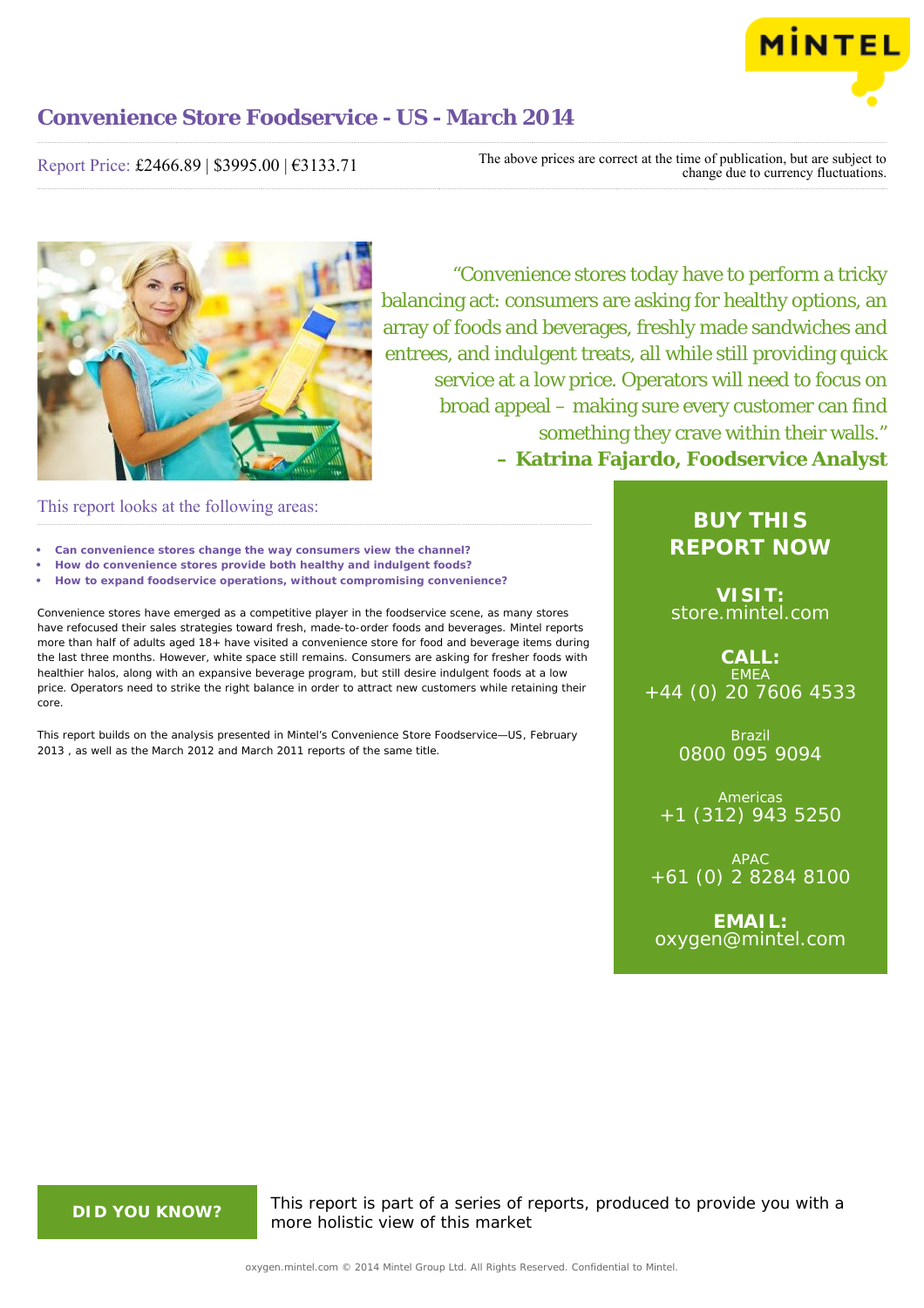

Report Price: £2466.89 | \$3995.00 | €3133.71

The above prices are correct at the time of publication, but are subject to change due to currency fluctuations.

## **Table of Contents**

**Scope and Themes**

What you need to know Definition Data sources Mintel Menu Insights Sales data Consumer survey data Abbreviations and terms Abbreviations

## **Executive Summary**

#### The market

#### Foodservice at convenience stores have posted strong growth

Figure 1: Fan chart of market value for convenience store foodservice sales, at current prices, 2008-18

#### Market drivers

#### Key players in the market

Figure 2: Convenience stores where consumers have shopped at in the last four weeks, July 2009-September 2013

#### The consumer

Customers look for healthy foods, but often give in to indulgent items

Figure 3: Attitudes toward convenience stores, January 2014

#### Fresh is enticing, but consumers need to see it to believe it

Figure 4: Attributes to drive fresh, foodservice purchases, January 2014

#### Marketing strategies need to be about the customer's needs

Figure 5: Effectiveness of promotions for future fresh food purchases, January 2014

#### What we think

#### **Issues and Insights**

Perception: Can convenience stores change the way consumers view the channel? The issues The implications Balance: Providing both healthy and indulgent foods at convenience stores The issues The implications Expanding foodservice operations, without compromising convenience The issues The implications

### **Trend Application**

Trend: Transumers

# BUY THIS REPORT NOW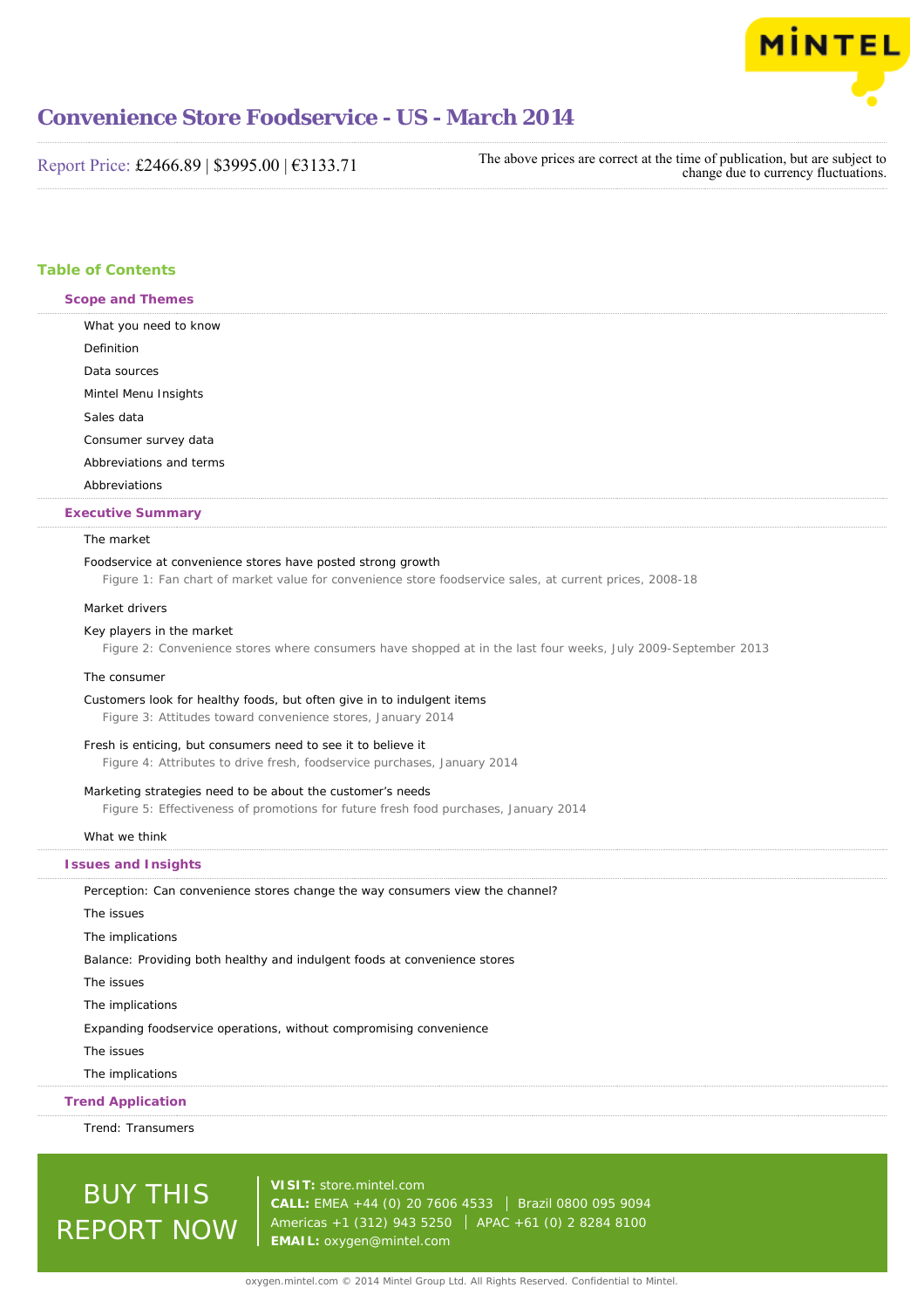

## Report Price: £2466.89 | \$3995.00 | €3133.71

The above prices are correct at the time of publication, but are subject to change due to currency fluctuations.

Trend: Help Me Help Myself

## Mintel futures: East Meets West

#### **Market Size and Forecast**

Key points

#### Market size insight

#### Sales and forecast of market

Figure 6: Total U.S. sales and forecast of market, at current prices, 2008-18

Figure 7: Total U.S. sales and forecast of market, at inflation-adjusted prices, 2008-18

#### Fan chart forecast

Figure 8: Fan chart of market value for convenience store foodservice sales, at current prices, 2008-18

#### **Market Drivers**

#### Key points

Consumers are still cautious with spending

Health concerns are top of mind with convenience store consumers

The ever-changing face of America will also change convenience stores

Figure 9: US population by race and Hispanic origin, 2009, 2014, and 2019

#### Shifting demographics will create more opportunities at convenience stores

Figure 10: US population, by age, 2009, 2014, and 2019

#### **Innovations and Innovators**

Big box retailers are getting into convenience store game

Convenience stores are expanding their fresh offerings

Convenience stores are renovating their locations and offerings to keep up with on-the-go consumers

Healthier, high-quality, and better-for-you fare at convenience stores

**Competitive Context**

Key points

Grocery stores

Quick-service restaurants

Fast casual restaurants

Pharmacy chains

#### **Major Convenience Store Brands**

Figure 11: Convenience stores where consumers have shopped at in the last four weeks, July 2009-September 2013

#### 7-Eleven

Figure 12: Items purchased, by brand usage, January 2014

Figure 13: Frequency of beverage purchases at convenience stores – Frequent purchasers, by brand usage, January 2014

#### Circle K

Speedway

#### Wawa

Figure 14: Items purchased, by brand usage, January 2014

**BUY THIS** REPORT NOW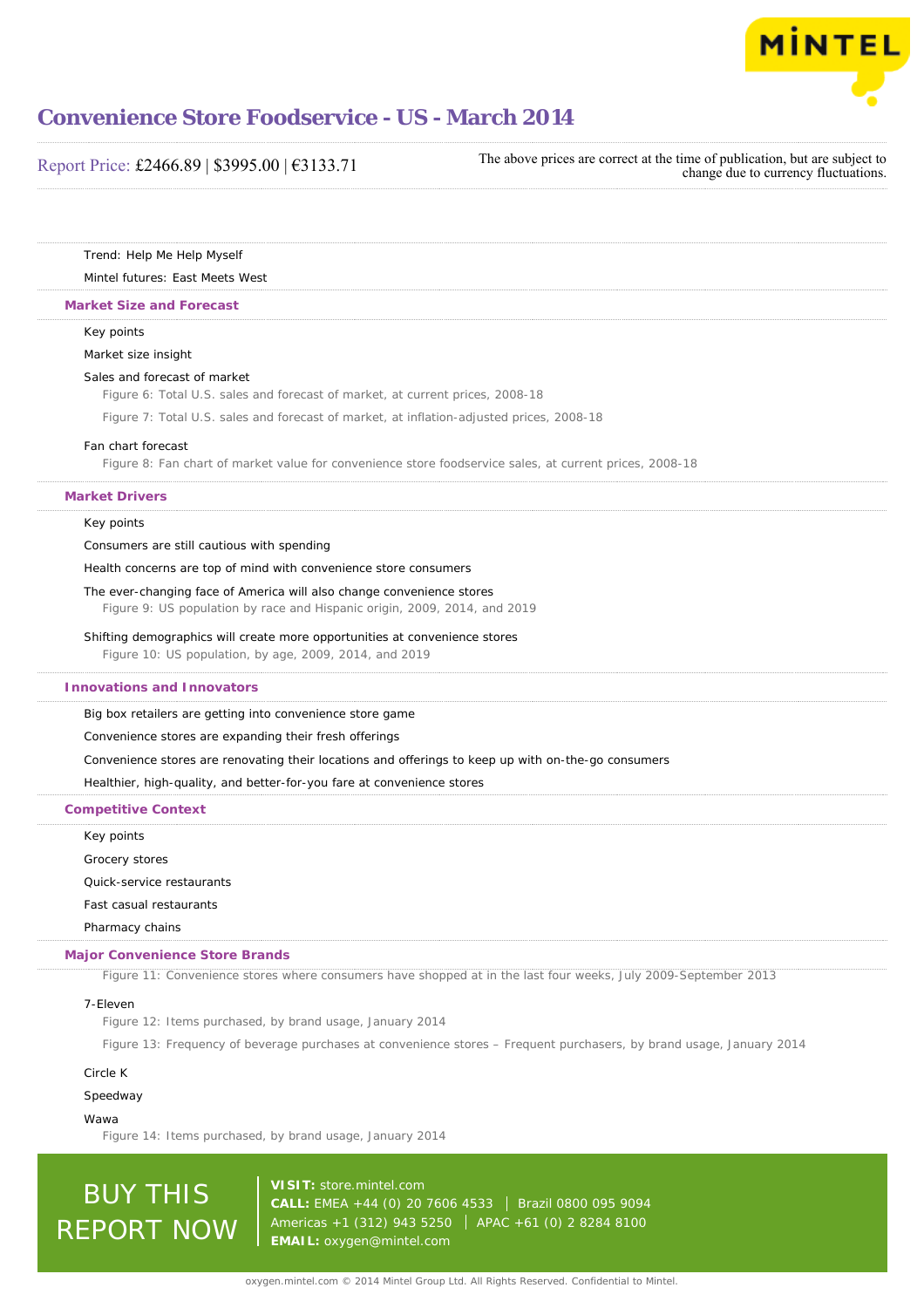

## Report Price: £2466.89 | \$3995.00 | €3133.71

The above prices are correct at the time of publication, but are subject to change due to currency fluctuations.

#### Casey's General Store

Figure 15: What consumers order at convenience stores, by brand usage, January 2014

#### am/pm

#### **Marketing Strategies**

**Overview** 

#### Redefining convenience

Pak-a-Sak: Doing drive-thru right

Figure 16: Pak-a-Sak, Doing Drive Thru Right, 2012

#### Foodservice expansions through vending machines

Counting healthy calories at convenience stores

#### 7-Eleven's breakfast sandwich

Wawa offers healthy items less than 500 calories

400 calories keeps growing at Tedeschi Food Shops

### Unique restaurants within convenience stores are a breath of fresh air

#### Targeting the Hispanic consumer

Figure 17: am/pm, "calacas" ad, 2012

#### **Menu Analysis**

#### Food purchases at convenience stores

Figure 18: What consumers order at convenience stores, January 2014

#### Top foods menued at convenience stores overview

Figure 19: Top menu items (food) at convenience stores, by incidence, H2 2013

#### Sandwiches at convenience stores

#### Hot dogs at convenience stores

Breakfast sandwiches at convenience stores

#### Donuts at convenience stores

#### Cheeseburgers at convenience stores

Pizza at convenience stores

#### Beverage purchases at convenience stores

Figure 20: Frequency of beverage purchases at convenience stores, January 2014

#### Leading beverages menued at convenience stores

Figure 21: Top leading menu items (beverages) at convenience stores, by incidence, H2 2013

#### Sodas at convenience stores

Coffee at convenience stores

Tea at convenience stores

#### Energy drinks

Juice at convenience stores

#### **Consumer Data – Overview**

Overall usage of convenience stores, specifically among food/beverage visits

# BUY THIS REPORT NOW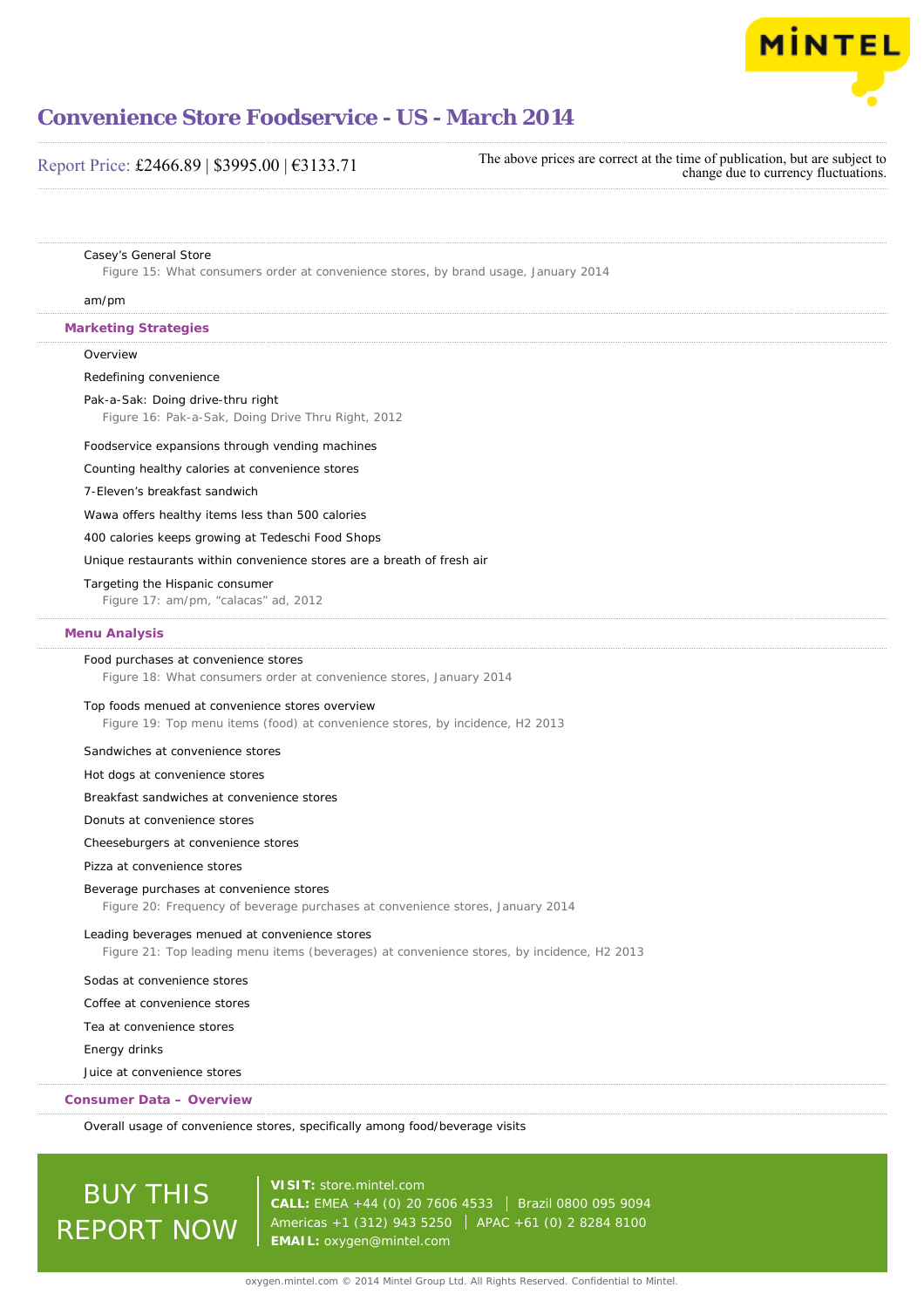

## Report Price: £2466.89 | \$3995.00 | €3133.71

The above prices are correct at the time of publication, but are subject to change due to currency fluctuations.

Figure 22: Reasons for visiting convenience stores, January 2014

Figure 23: Items purchased, January 2014

#### Healthy demands are prevalent for all consumers

Figure 24: Attitudes toward convenience stores, January 2014

Figure 25: Important attributes when ordering fresh food/made-to-order items at convenience stores, January 2014

#### Consumers want immediate gratification from convenience store incentives

Figure 26: Effectiveness of promotions for future fresh food purchases, January 2014

### **Consumer Data – By Gender**

#### Key points

#### Men are heavier users of convenience stores, while female visits are infrequent

Figure 27: Convenience store shopping frequency, by gender, January 2014

Figure 28: Any agreement with attitudes toward convenience stores, by gender, January 2014

#### Women seek unique menu items and customized promotions

Figure 29: Effectiveness of promotions for future fresh food purchases – Most effectiveness, by gender, January 2014

#### Men are brand-conscious, while women seek healthy

Figure 30: Reasons for foodservice purchase at convenience stores, by gender, January 2014

#### Men often order/desire traditional convenience foods items; salads and frozen yogurt are popular with women

Figure 31: What consumers order at convenience stores, by gender, January 2014

Figure 32: Frequency of beverage purchases at convenience stores – Frequent purchasers, by gender, January 2014

### **Consumer Data – By Income**

#### Key points

#### Price is a key influencer for lower and middle income; quality drives higher income

Figure 33: Reasons for foodservice purchase at convenience stores, by household income, January 2014

#### Everyone wants fresh, but \$100K+ consumers demand it

Figure 34: Any agreement with attitudes toward convenience stores, by household income, January 2014

#### \$100K+ consumers need more convincing to buy restaurant-quality foods

Figure 35: Attributes to drive fresh, foodservice purchases, by household income, January 2014

#### Coffee can be a point of growth for convenience stores

Figure 36: Frequency of beverage purchases at convenience stores – Frequent purchasers, by household income, January 2014

#### **Consumer Data – By Race**

#### Key points

#### Ethnic consumers are heavier users of convenience stores

Figure 37: Convenience store shopping frequency, by race/Hispanic origin, January 2014

#### Asians are looking for more from convenience stores

Figure 38: Any agreement with attitudes toward convenience stores, by race/Hispanic origin, January 2014

#### The price at convenience stores needs to be right for Blacks

Figure 39: Effectiveness of promotions for future fresh food purchases – Most effectiveness, by race/Hispanic origin, January 2014

#### **Consumer Data – By Hispanics Origin**

BUY THIS REPORT NOW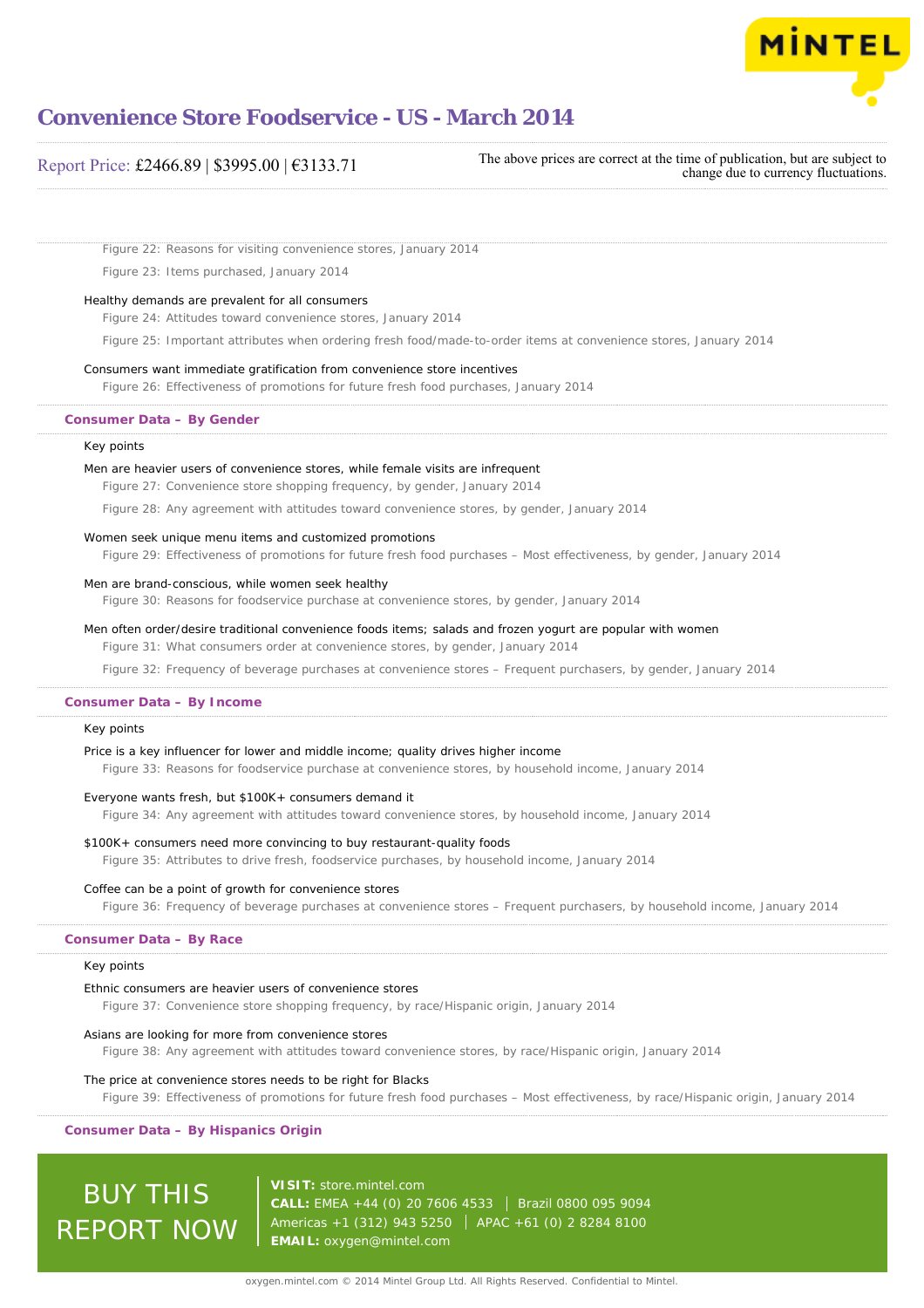

## Report Price: £2466.89 | \$3995.00 | €3133.71

The above prices are correct at the time of publication, but are subject to change due to currency fluctuations.

#### Key points

#### Hispanics utilize all forms of convenience stores

Figure 40: Convenience store shopping frequency – Heavy users, by race/Hispanic origin, January 2014

#### Lower prices will keep Hispanics coming to convenience stores

Figure 41: Reasons for foodservice purchase at convenience stores, by race/Hispanic origin, January 2014

#### Beverages are a popular purchase, but health concerns linger with Hispanics

Figure 42: Frequency of beverage purchases at convenience stores – Frequent purchasers, by race/Hispanic origin, January 2014

Figure 43: Reasons for foodservice purchase at convenience stores, by race/Hispanic origin, January 2014

#### **Consumer Data – By Generation**

#### Key points

#### Convenience store usage varies by generation

Figure 44: Convenience store shopping frequency, by generations, January 2014

#### Baby Boomers need convincing to purchase more MTO foods at convenience stores

Figure 45: Attributes to drive fresh, foodservice purchases, by generations, January 2014

#### Ethnically diverse generations lead to diverse foods purchases at convenience stores

Figure 46: What consumers order at convenience stores, by generations, January 2014

#### Health means more to younger generations

Figure 47: Reasons for foodservice purchase at convenience stores, by generations, January 2014

#### **Consumer Data – By Region**

#### Key points

#### Midwest consumers are not heavy users of convenience stores; the Northwest has positive opinions of their stores

Figure 48: Convenience store shopping frequency – Heavy users, by region, January 2014

Figure 49: Any agreement with attitudes toward convenience stores, by region, January 2014

#### Organic is important in the West

Figure 50: Reasons for foodservice purchase at convenience stores, by region, January 2014

#### **Consumer Data – By Parents**

#### Key points

#### Parents want to see healthy options at convenience stores

Figure 51: Any agreement with attitudes toward convenience stores, by parent/guardian with children and age, January 2014

#### Convenience stores serve as a quick stop shop for parents with younger children

Figure 52: Innovations/Improvements desired at convenience stores, by parent/guardian with children and age, January 2014

#### **Appendix – Other Useful Consumer Tables**

#### Health and lifestyle

Figure 53: American adults by weight category as determined by body mass index (BMI), 2008-Oct. 28, 2013

#### Childhood and teen obesity – highest in decades

Figure 54: Prevalence of obesity among children and adolescents aged 2-19, 1971-2010

#### Consumer confidence

Figure 55: University of Michigan's index of consumer sentiment (ICS), 2007-14

# **BUY THIS** REPORT NOW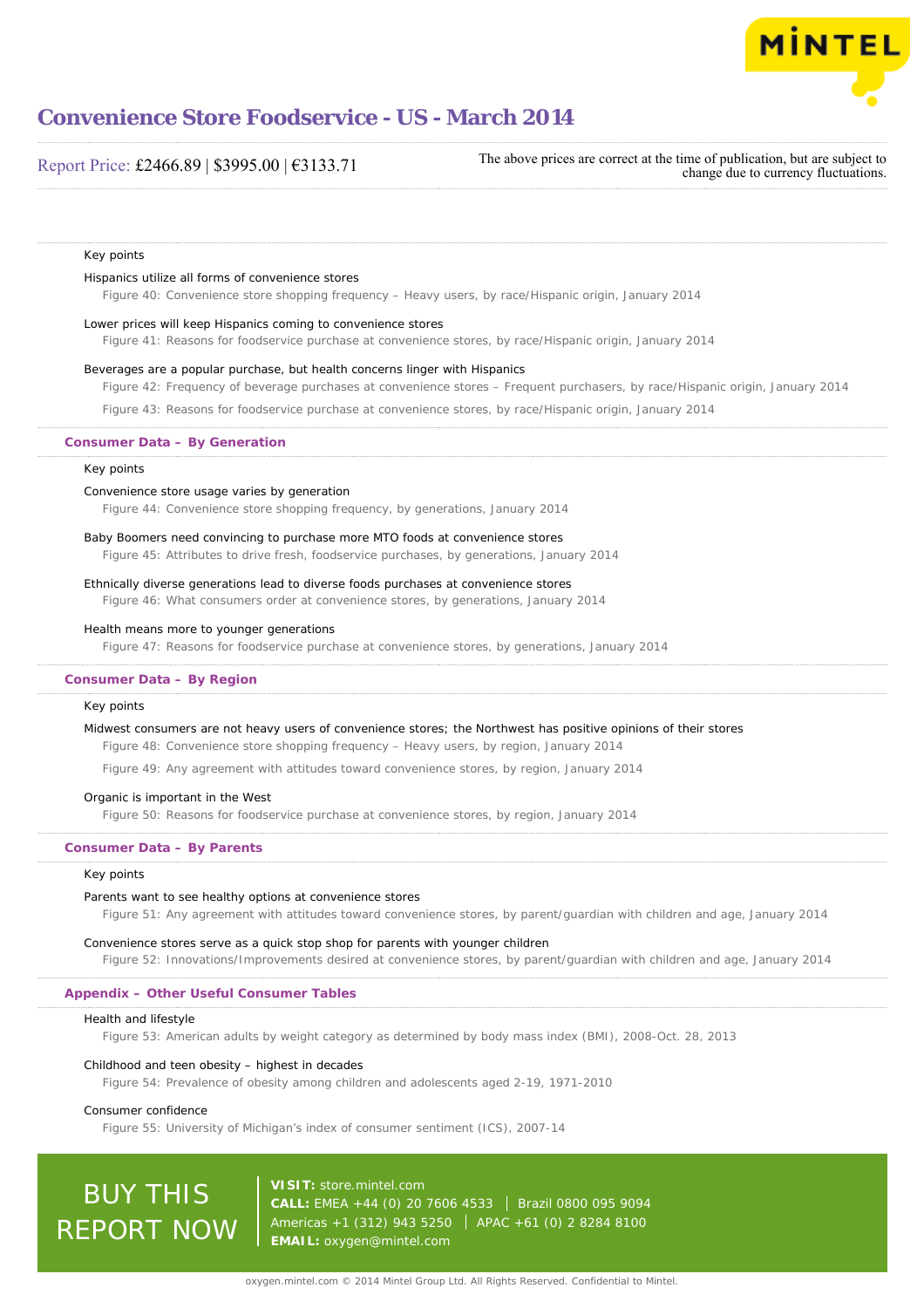

## Report Price: £2466.89 | \$3995.00 | €3133.71

The above prices are correct at the time of publication, but are subject to change due to currency fluctuations.

Racial, ethnic population growth

Figure 56: US population by race and Hispanic origin, 2009, 2014, and 2019

Figure 57: Households with children, by race and Hispanic origin of householder, 2013

#### Shifting US demographics

Figure 58: US population, by age, 2009, 2014, and 2019

Figure 59: US households, by presence of own children, 2003-13

#### Major convenience store data

Figure 60: Reasons for visiting convenience stores, by brand usage, January 2014

Figure 61: Reasons for choosing convenience stores, by brand usage, January 2014

Figure 62: Innovations/Improvements desired at convenience stores, by brand usage, January 2014

Figure 63: Any agreement with attitudes toward convenience stores, by brand usage, January 2014

Figure 64: Reasons for foodservice purchase at convenience stores, by brand usage, January 2014

Figure 65: Reasons for foodservice purchase at convenience stores, by brand usage, January 2014

Figure 66: Attributes to drive fresh, foodservice purchases, by brand usage, January 2014

Figure 67: Effectiveness of promotions for future fresh food purchases – Most effectiveness, by brand usage, January 2014

#### Consumer data: By gender

Figure 68: Reasons for visiting convenience stores, by gender, January 2014

- Figure 69: Reasons for choosing convenience stores, by gender, January 2014
- Figure 70: Innovations/Improvements desired at convenience stores, by gender, January 2014
- Figure 71: Any agreement with attitudes toward convenience stores, by gender, January 2014
- Figure 72: Reasons for foodservice purchase at convenience stores, by gender, January 2014

Figure 73: Attributes to drive fresh, foodservice purchases, by gender, January 2014

#### Consumer data: by income

- Figure 74: Convenience store shopping frequency, by household income, January 2014
- Figure 75: Reasons for choosing convenience stores, by household income, January 2014
- Figure 76: Innovations/Improvements desired at convenience stores, by household income, January 2014
- Figure 77: What consumers order at convenience stores, by household income, January 2014
- Figure 78: Reasons for foodservice purchase at convenience stores, by household income, January 2014
- Figure 79: Effectiveness of promotions for future fresh food purchases Most effectiveness, by household income, January 2014

#### Consumer data: By race

Figure 80: Reasons for choosing convenience stores, by race/Hispanic origin, January 2014

- Figure 81: Innovations/Improvements desired at convenience stores, by race/Hispanic origin, January 2014
- Figure 82: Reasons for foodservice purchase at convenience stores, by race/Hispanic origin, January 2014
- Figure 83: Attributes to drive fresh, foodservice purchases, by race/Hispanic origin, January 2014
- Figure 84: What consumers order at convenience stores, by race/Hispanic origin, January 2014
- Figure 85: Frequency of beverage purchases at convenience stores Frequent purchasers, by race/Hispanic origin, January 2014

#### Consumer data: By Hispanic origin

Figure 86: Reasons for choosing convenience stores, by race/Hispanic origin, January 2014

Figure 87: Innovations/Improvements desired at convenience stores, by race/Hispanic origin, January 2014

# BUY THIS REPORT NOW